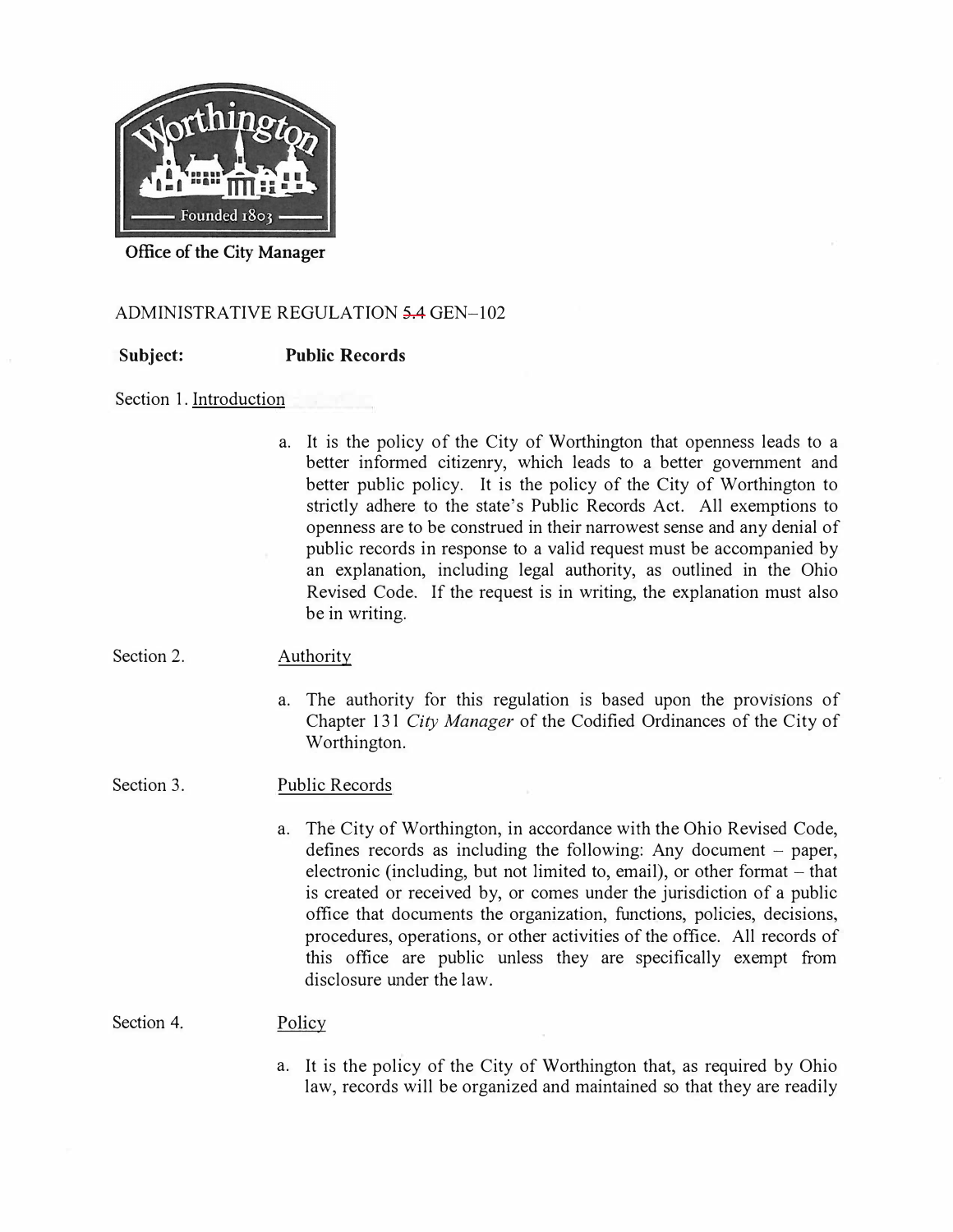available for inspection and copying. Record retention schedules are to be updated regularly.

#### Section 5. Record Requests

- a. Each request for public records should be evaluated for a response using the following guidelines:
	- **1.** Although no specific language is required to make a request, the requestor must at least identify the records requested with sufficient clarity to allow the public office to identify, retrieve, and review the records. If it is not clear what records are being sought, the records custodian must contact the requestor for clarification, and should assist the requestor in revising the request by informing the requestor of the manner in which the office keeps it records.
	- **11.** The requestor does not have to put a records request in writing, and does not have to provide his or her identity or the intended use of the requested public record. It is this office's general policy that this information is not to be requested. However, the law does permit the office to ask for a written request, the requestor's identity, and/or the intended use of the information requested, but only (1) if a written request or disclosure of identity or intended use would benefit the requestor by enhancing the office's ability to identify, locate or deliver the public records that have been requested; **and** (2) after telling the requestor that a written request is not required and that the requestor may decline to reveal the requestor's identity or intended use.
	- **111.** In processing the request, the office does not have an obligation to create new records or perfonn new analysis of existing information. An electronic record is deemed to exist so long as a computer is already programmed to produce the record through simple sorting, filtering or querying. Although not required by law, the office may accommodate the requestor by generating new records when it makes sense and is practical under the circumstances.
	- 1v. In processing a request for inspection of a public record, an office employee must accompany the requestor during inspection to make certain original records are not taken or altered.

5.4 GEN-102 Public Records -Page 2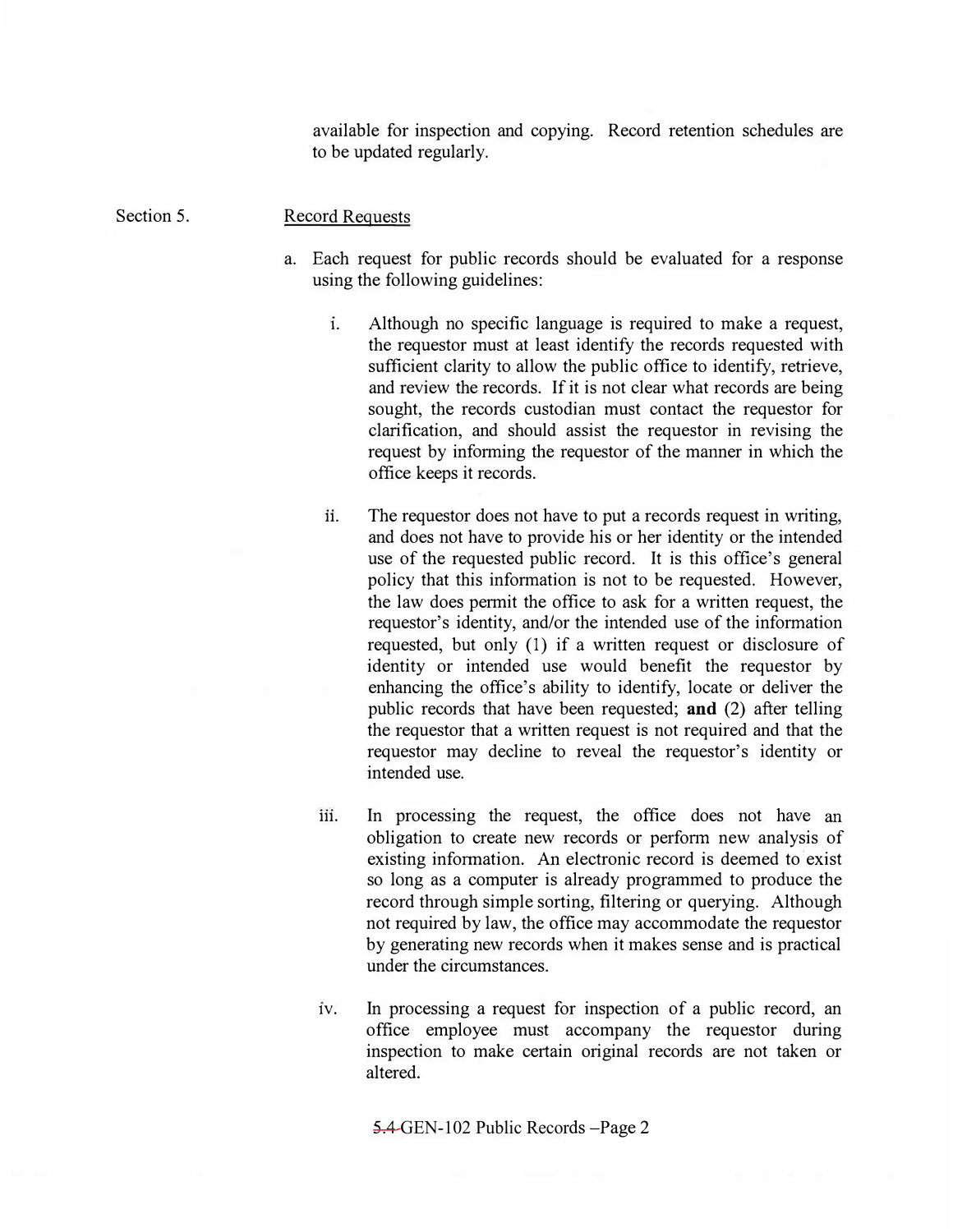### Availability and Timeframe for Response

Section 6.

- a. Public records are to be available for inspection during regular business hours, with the exception of published holidays. Public records must be made available for inspection promptly. Copies of public records must be made available within a reasonable period of time. "Prompt" and "reasonable" take into account the volume of records requested; the proximity of the location where records are stored; and the necessity for any legal review of the records requested.
- b. Each request should be evaluated for an estimated length of time required to gather the records. Routine requests for records should be satisfied immediately if feasible to do so. Routine requests include, but are not limited to, meeting minutes (both in draft and final form), budgets, salary information, forms and applications, personnel rosters, etc. If fewer than 20 pages of copies are requested or if the records are readily available in an electronic format that can be emailed or downloaded easily, these should be made as quickly as the equipment allows. If more copies are requested, an appointment may be made with the requestor for when the records can be gathered and the copies or computer files can be picked up. Within three business days following the receipt of a public records request, the office will endeavor to either satisfy the request or acknowledge the request in writing. If a request is deemed significantly beyond "routine," such as seeking a voluminous number of copies or requiring extensive research, the acknowledgement will include the following:
	- **1.** An estimated number of business days it will take to satisfy the request.
	- **11.** An estimated cost if copies are requested.
	- **111.** Any items within the request that may be exempt from disclosure.

#### Section 7. Denial or Redaction of Records

a. If the requestor makes an ambiguous or overly broad request or has difficulty in making a request for public records, the request may be denied, but the denial must provide the requestor an opportunity to revise the request by informing the requestor of the manner in which records are maintained and accessed by the office. Any denial of public records requested must include an explanation, including legal authority. If the initial request was made in writing, the explanation must also be in writing.

5.4 GEN-102 Public Records - Page 3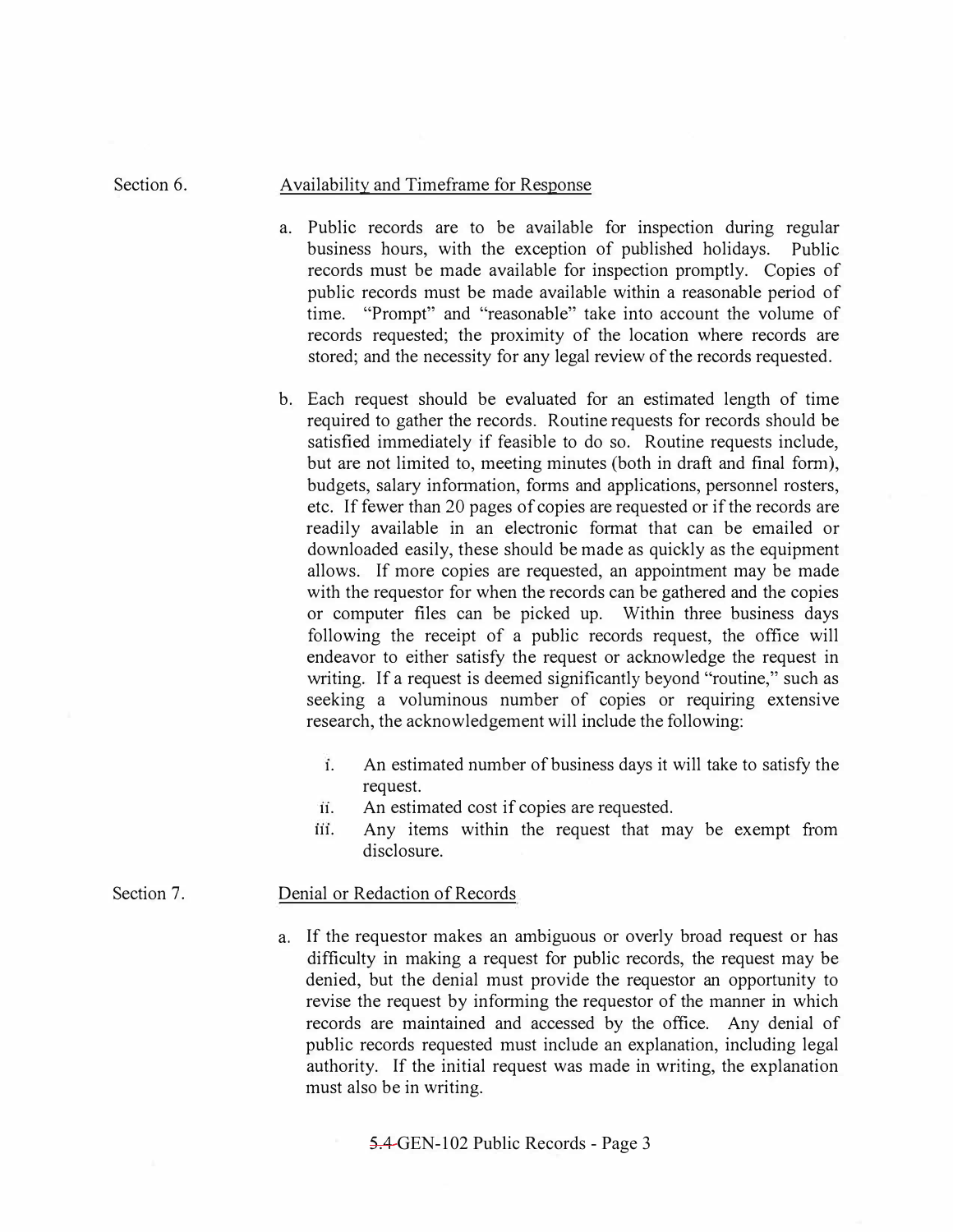b. If portions of a record are public and portions are exempt, the exempt portions are to be redacted and the rest released. When making public records available for public inspection or copying, the office shall notify the requestor of any redaction or make the redaction plainly visible. If there are redactions, each redaction must be accompanied by a supporting explanation, including legal authority.

Section 8. Costs for Public Records

- a. Those seeking public records will be charged only the actual cost of making copies.
	- 1. Paper Format Size:  $8\frac{1}{2}$ " x 11",  $8\frac{1}{2}$ " x 14" or 11" x 17"

There is no charge for paper records of this size if the records provided in response to a public records request total less than 25 pages. The charge for records totaling 25 pages or more is as follows:

| Black & White Copies | $$0.05$ per page |
|----------------------|------------------|
| <b>Color Copies</b>  | $$0.10$ per page |

**11.** Paper Format Size: Larger than can be made on a standard copy machine

| Black & White Copies | $$0.50$ per page |
|----------------------|------------------|
| <b>Color Copies</b>  | \$3.00 per page  |

- iii.Documents on Compact Disc - \$1 per disc.
- 1v. Emailed Documents- No charge
- b. The cost may be waived if the records are provided in paper format or on compact disc for the convenience of the department providing the record.
- c. Requestors may ask that paper documents or documents on compact disc be mailed to them. They will be charged the actual cost of the postage and mailing supplies.
- d. A requestor may be required to pay in advance for costs involved in providing the copy. The requestor may choose whether to have the record duplicated upon paper, upon the same medium in which the public record is kept, or upon any other medium on which the office determines that the record can reasonably be duplicated as an integral part of the office's normal operations.

5.4 GEN-102 Public Records - Page 4